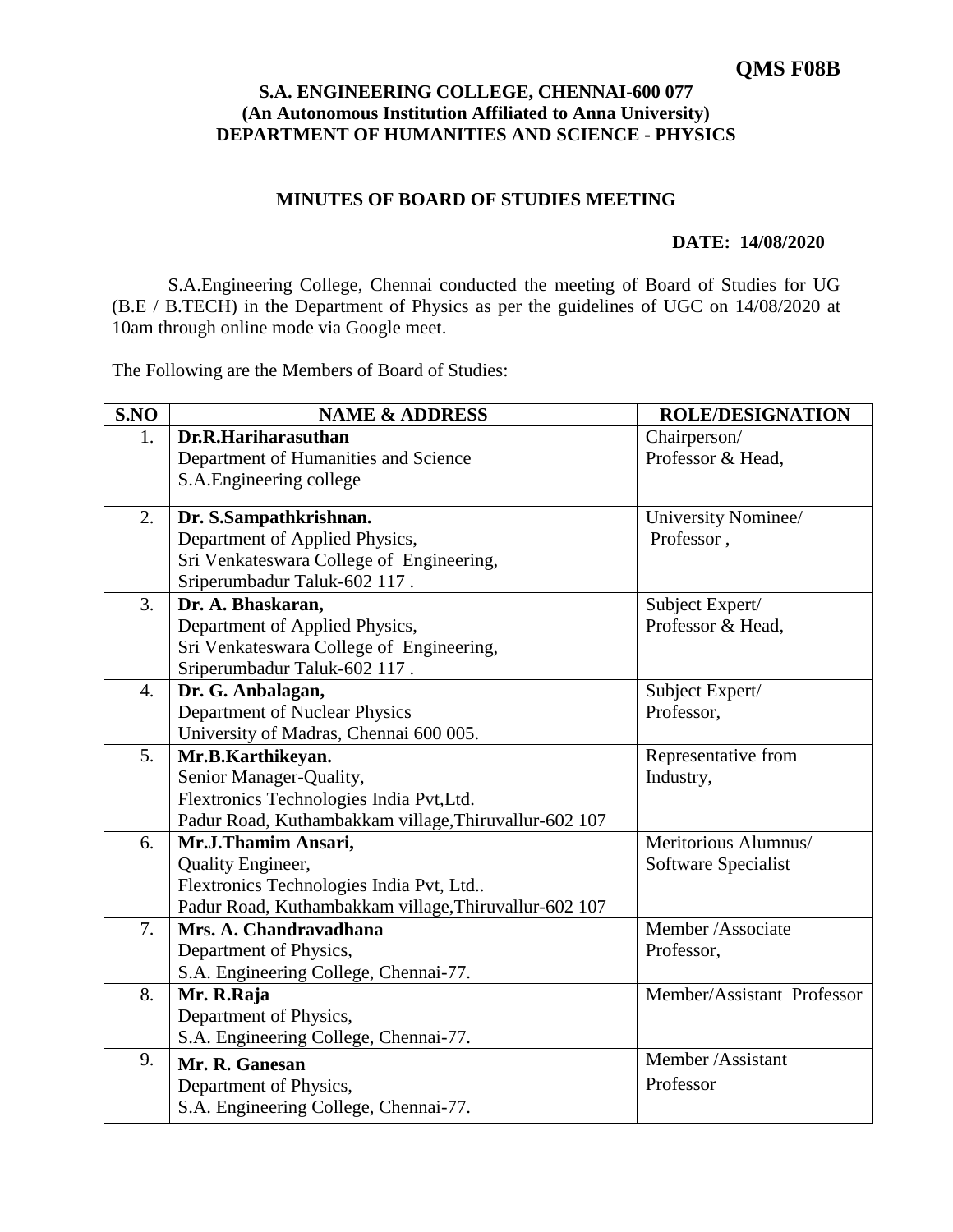Dr.G.S.Kumarasamy, Principal, S.A Engineering College welcomed the Members of Board of Studies of Physics to the First Meeting. Dr. R. Hariharasuthan, Head, Department of Humanities and Science, S.A.Engineering college welcomed the members and Introduced the members to Committee. Mrs. A. Chandravadhana, Associate Professor, Department of Physics, S.A. Engineering College, Chennai 77 presented the draft syllabus to the committee.

The Meeting proceeded to the matters in Agenda:

| S.NO | <b>POINTS DISCUSSED</b>                                                                                                                                                                                                                                                                                                                                                                                                                       |  |  |  |  |
|------|-----------------------------------------------------------------------------------------------------------------------------------------------------------------------------------------------------------------------------------------------------------------------------------------------------------------------------------------------------------------------------------------------------------------------------------------------|--|--|--|--|
| 1.   | <b>Semester 1 - Applied physics (Common to All Branches)</b>                                                                                                                                                                                                                                                                                                                                                                                  |  |  |  |  |
|      | In Unit-1, BOS Members suggested to include Torsional pendulum and to<br>i.<br>remove cantilever since it is not in laboratory syllabus.<br>ii. In Unit-2, Members advised to include qualitative study of Losses in fiber.<br>iii. In Unit-3, Members suggested to replace Forbes method by Searle's method.<br>iv. In Unit-4, Members suggested to give only the qualitative study of Planck's<br>Radiation law and include Compton effect. |  |  |  |  |
|      | v. In Unit-5, Members suggested to remove crystal growth techniques.                                                                                                                                                                                                                                                                                                                                                                          |  |  |  |  |
|      | vi. BOS Members advised to follow uniform sequence in describing in Text books<br>and References.<br>vii. Members advised to include more video links of necessary lessons in the<br>References section.                                                                                                                                                                                                                                      |  |  |  |  |
| 2.   | <b><u>Semester 2 – Materials science (Common to All Branches)</u></b>                                                                                                                                                                                                                                                                                                                                                                         |  |  |  |  |
|      | i. In unit-2, Members suggested to include only N-type and P-type semiconductors<br>qualitative studies.<br>ii. In unit-3, Members advised to include Electrostatic discharge as it has many<br>applications in industries.<br>iii. In unit-4, Members are asked to include clausius mosotti relation derivation part<br>in detail.                                                                                                           |  |  |  |  |

Note: All the above suggestions given by the BOS members have been taken care of and included in the Syllabus. .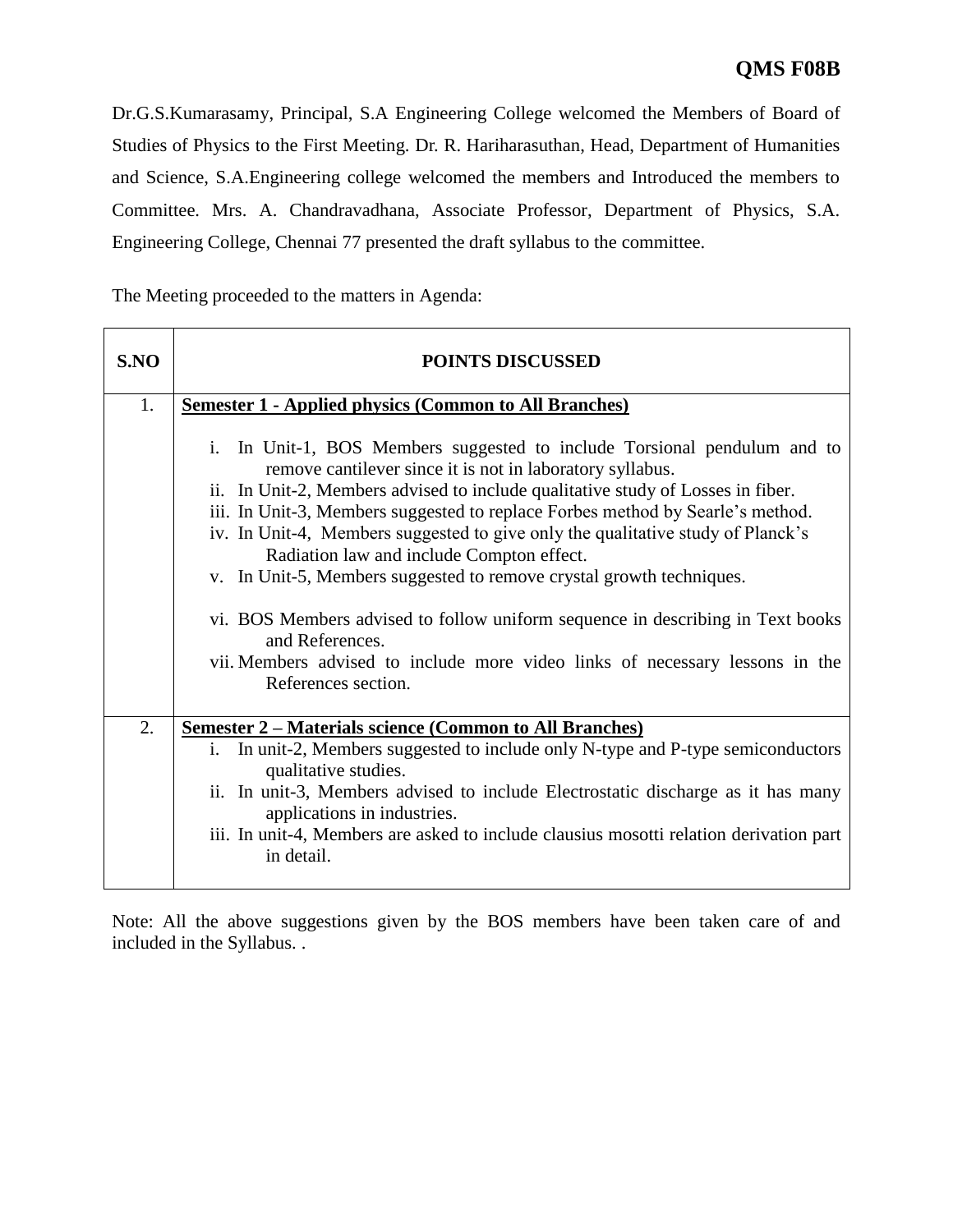## **CERTIFICATE**

The UG (B.E/ B.TECH) Syllabus of the courses offered by the Department of Physics, S.A.Engineering College (Autonomous-Affiliated to Anna university), Chennai for 2020-2021 admission onwards, has been ratified by the Board of Studies of Physics which held on 14 /08/2020 at 10am through **online** mode via Google meet.

Google Meet credentials**: meet.google.com/wum-ikgf-rbo on 14.08.2020 from 10.00AM onwards.** 

| S.NO | <b>NAME &amp; ADDRESS</b>                                           | <b>ROLE</b> /       | <b>SIGNATURE</b>     |
|------|---------------------------------------------------------------------|---------------------|----------------------|
|      |                                                                     | <b>DESIGNATION</b>  |                      |
| 1.   | Dr.R.Hariharasuthan                                                 | Chairperson/        |                      |
|      | Department of Humanities and Science                                | Professor & Head,   | R. Hailerg Suffer    |
|      | S.A. Engineering college                                            |                     |                      |
| 2.   | Dr. S.Sampathkrishnan.                                              | University          | $s.$ sal             |
|      | Department of Applied Physics,                                      | Nominee/            |                      |
|      | Sri Venkateswara College of                                         | Professor,          | LS. SOMPATH Krishnan |
|      | Engineering,                                                        |                     |                      |
|      | Sriperumbadur Taluk-602 117.                                        |                     |                      |
| 3.   | Dr. A.Bhaskaran,                                                    | Subject Expert/     |                      |
|      | Department of Applied Physics,                                      | Professor & Head,   | Hishassportan        |
|      | Sri Venkateswara College of                                         |                     |                      |
|      | Engineering,<br>Sriperumbadur Taluk-602 117.                        |                     |                      |
| 4.   | Dr. G. Anbalagan,                                                   | Subject Expert/     |                      |
|      | Department of Nuclear Physics                                       | Professor,          | こむしもの                |
|      | University of Madras, Chennai 600 005.                              |                     |                      |
| 5.   | Mr.B.Karthikeyan.                                                   | Representative      |                      |
|      | Senior Manager-Quality,                                             | from Industry,      |                      |
|      | Flextronics Technologies India Pvt, Ltd.                            |                     |                      |
|      | Padur Road, Kuthambakkam                                            |                     |                      |
|      | village, Thiruvallur-602 107                                        |                     |                      |
|      |                                                                     |                     | (B. KARTHIKEYAN)     |
|      |                                                                     |                     |                      |
| 6.   | Mr.J.Thamim Ansari,                                                 | Meritorious         |                      |
|      | Quality Engineer,                                                   | Alumnus/            |                      |
|      | Flextronics Technologies India Pvt, Ltd<br>Padur Road, Kuthambakkam | Software Specialist |                      |
|      | village, Thiruvallur-602 107                                        |                     | THAMIM ANSARI-J      |
| 7.   | Mrs. A. Chandravadhana                                              | Member /Associate   |                      |
|      | Department of Physics,                                              | Professor,          | A Chandravadhana     |
|      | S.A. Engineering College, Chennai-77.                               |                     |                      |
|      |                                                                     |                     |                      |
| 8.   | Mr. R.Raja                                                          | Member/Assistant    |                      |
|      | Department of Physics,                                              | Professor           | R. Raf               |
|      | S.A. Engineering College, Chennai-77.                               |                     |                      |

**Members Present:**